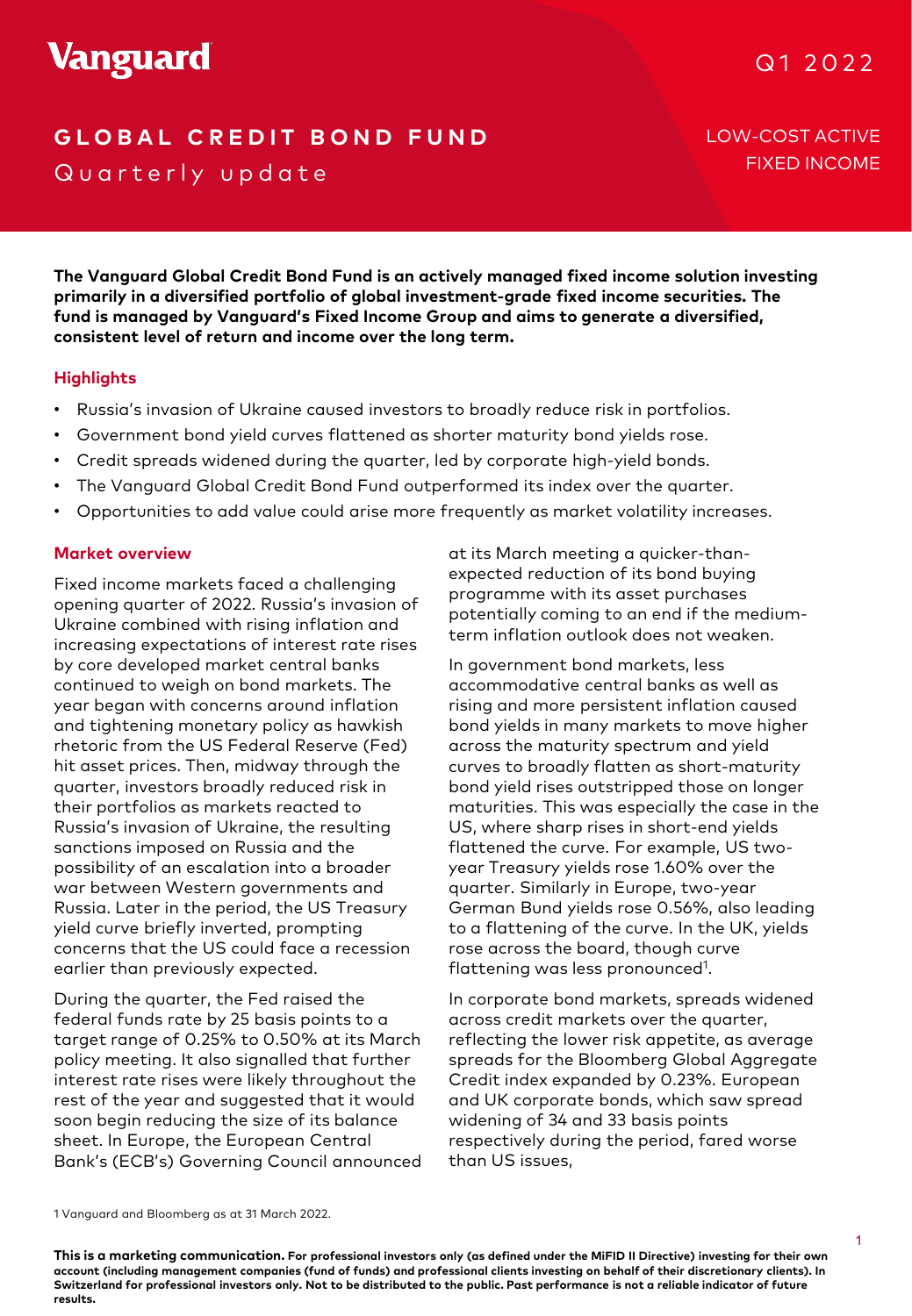

where spreads widened by 0.24%. Spreads widened even further in higher-risk parts of the market, such as corporate high-yield and emerging market high-yield bonds, which witnessed widening of 47 and 45 basis points respectively<sup>2</sup>.

Following several successive quarters of beating expectations, corporate earnings revisions turned negative in the first quarter of 2022. Before the invasion of Ukraine, most investment-grade corporates were showing rapid recovery from the pandemic, as evidenced by strong margin and profit growth throughout 2021. The war is expected to stall this recovery and put pressure on margins; most of the impact will likely come from rising prices in energy and raw materials. The geopolitical instability and the looming prospect of tougher economic conditions are eroding consumer confidence, weakening demand and limiting the ability of companies to pass on these increased costs.

In terms of technicals, the backdrop has been weakening, with policy support being withdrawn at a faster pace as central banks focus on curbing runaway inflation. Despite market volatility, we continue to expect that issuance in 2022 will at least be in line with that of 2021. The timing of market activity will continue to center around geopolitical headlines.

## **Fund performance and positioning**

The Vanguard Global Credit Bond Fund returned -6.38% over the quarter. This compared with a return of -7.02% for its benchmark, the Bloomberg Global Aggregate Credit Index Hedged3.

The fund's country selection within emerging markets, particularly underweight positioning in Russian credit and that of other Eastern European countries, positively contributed to performance. Security selection among North American investment-grade issuers, particularly within the industrial sector, also contributed to relative returns.

The fund's positioning in developed market government bonds detracted from relative

returns. Positioning in European corporate bonds also weighed on returns during the period.

In terms of overall exposure, the fund entered 2022 defensively positioned. We have taken profit from a number of positions, including reducing our holdings of emerging market debt and increasing our exposure to higher-quality bonds. Amid the gradual removal of monetary easing by the Fed and other central banks, the fund continues to hold a larger liquidity position than usual, with enough available cash to access opportunities should additional volatility arise.

# **Outlook**

Looking ahead, we remain cautious and expect further volatility as major central banks start to move away from the highly accommodative policy that has helped shape fixed income markets in recent years. Markets are anticipating that the Fed-led developed market central bank interest rate hiking cycle will likely take core government rates into restrictive territory over the next year. These tighter financial conditions could calm inflation but are still creating much uncertainty.

We remain constructive on the credit asset class, although many of the highest-quality issuers are now priced too richly, in our view, while lower-quality issuers are vulnerable to a change in market sentiment. As a result, we have maintained our reduced credit exposure of the last several months and are now focused on investment in credits that have upside potential based on improving fundamentals. Relative to more than a year ago, overweight positions in specific sectors, business models or credit-quality buckets offer little value in today's market.

In our view, this market is vulnerable to a number of potential shocks. We remain focused on identifying security-selection and relative-value opportunities, which we believe will arise more frequently as market volatility increases.

**This is a marketing communication. For professional investors only (as defined under the MiFID II Directive) investing for their own account (including management companies (fund of funds) and professional clients investing on behalf of their discretionary clients). In Switzerland for professional investors only. Not to be distributed to the public. . Past performance is not a reliable indicator of future results.**

<sup>2</sup> Vanguard and Bloomberg as at 31 March 2022.

<sup>3</sup> Source: Bloomberg as at 31 March 2022.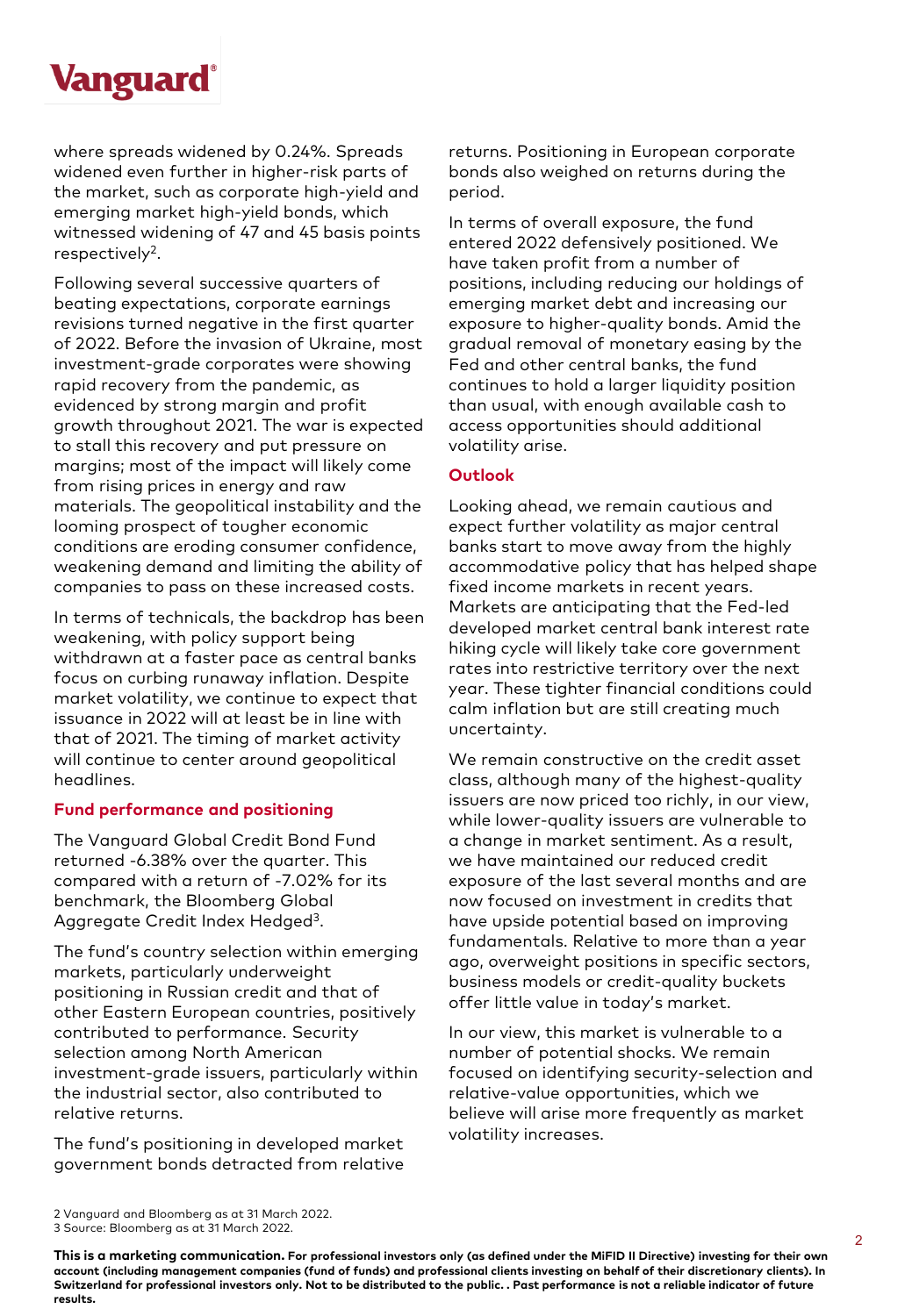# **Vanguard**

# **Key fund facts** (as at 31 March 2022)

**Investment manager:** Vanguard Group **Inception date:** 14 September 2017 **Domicile:** Ireland **Benchmark:** Bloomberg Global Aggregate Credit Index **Ongoing charges figure1 :** 0.35% **Fund AUM:** GBP 419m

**Number of holdings:** 1,349 **Average coupon:** 3.1% **Average maturity:** 9.4 years **Average quality:** A-**Average duration:** 6.8 years **ISIN:** IE00BYV1RG46

# **Fund performance since inception** (as at 31 March 2022)



| Cumulative (%) | YTD     | 3m      | 1 vear  | 3 yr (ann.) | 5 yr (ann.)              | Since inception |
|----------------|---------|---------|---------|-------------|--------------------------|-----------------|
| Fund           | $-6.38$ | $-6.38$ | $-4.23$ | 3.16        | $\overline{\phantom{m}}$ | 2.97            |
| Peer Group     | $-5.35$ | $-5.35$ | $-3.29$ | 1.04        | 0.94                     | 0.80            |
| Benchmark      | $-7.02$ | $-7.02$ | $-5.10$ | 1.31        | 1.75                     | 1.38            |

| Year on year (%) | 1 Apr 2017 -<br>31 Mar 2018 | 1 Apr 2018 -<br>31 Mar 2019 | 1 Apr 2019 -<br>31 Mar 2020 | 1 Apr 2020 -<br>31 Mar 2021 | 1 Apr 2021 -<br>31 Mar 2022 |
|------------------|-----------------------------|-----------------------------|-----------------------------|-----------------------------|-----------------------------|
| Fund             | $- -$                       | 4.24                        | 3.24                        | 11.03                       | $-4.23$                     |
| Peer Group       | $-2.50$                     | 5.31                        | 3.10                        | 4.10                        | $-3.29$                     |
| Benchmark        | 1.55                        | 3.29                        | 199                         | 7.44                        | $-5.10$                     |

#### **Past performance is not a reliable indicator of future results.**

Source: Vanguard and Morningstar, as at 31 March 2022. Peer group is IA Global Corporate Bond. Performance figures include the reinvestment of all dividends and any capital gains distributions. The performance data does not take account of the commissions and costs incurred in the issue and redemption of shares. Basis of fund performance NAV to NAV. Basis of index performance is total return. All performance is calculated in GBP, net of fees, and the return may increase or decrease as a result of currency fluctuations. 1 The Ongoing Charges Figure (OCF) covers the fund manager's costs of managing the fund. It does not include dealing costs or additional costs such as audit fees.

**This is a marketing communication. For professional investors only (as defined under the MiFID II Directive) investing for their own account (including management companies (fund of funds) and professional clients investing on behalf of their discretionary clients). In Switzerland for professional investors only. Not to be distributed to the public.**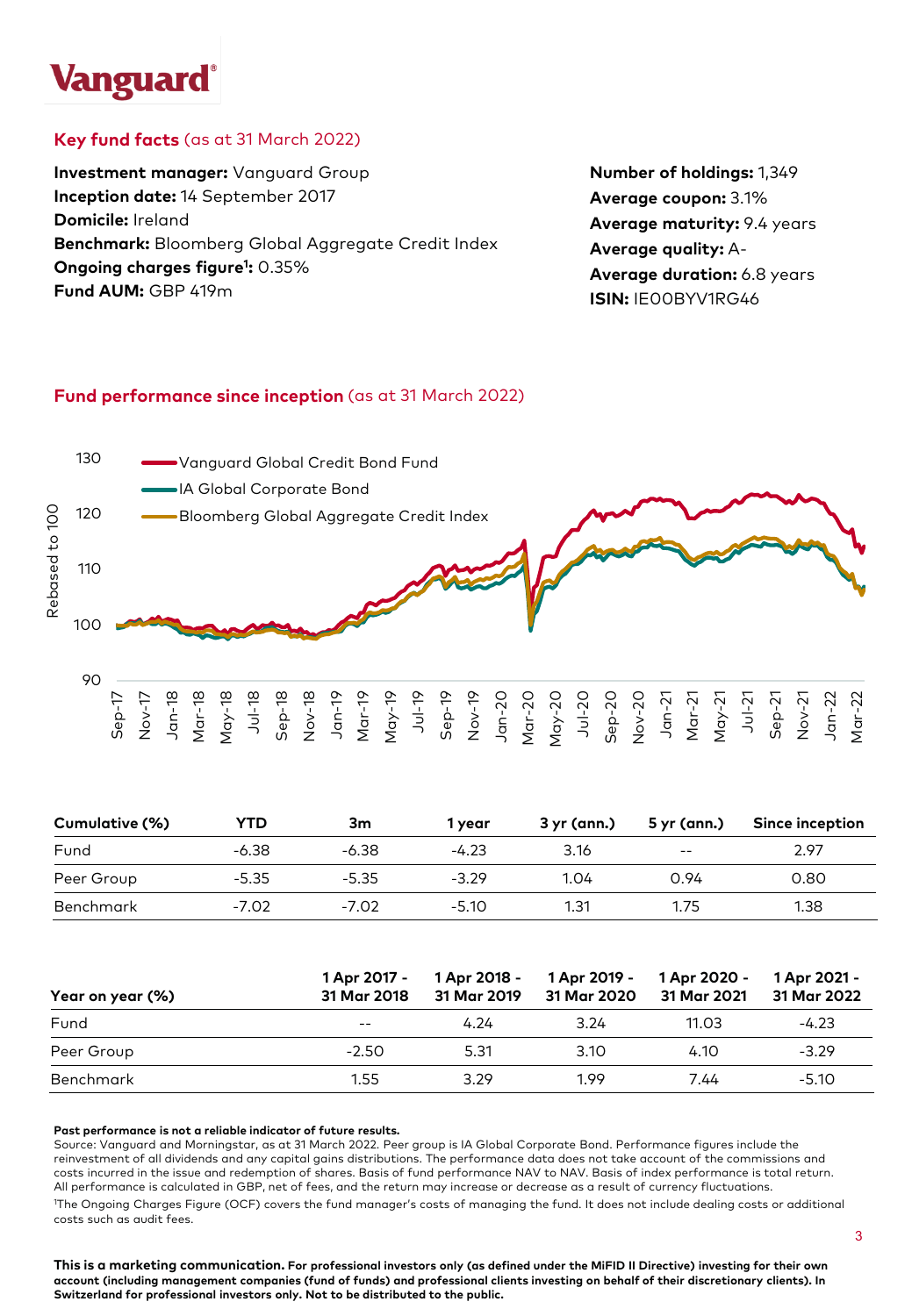# **Vanguard**

# **Fund breakdown** (as at 31 March 2022)

## **Distribution by issuer (% of bonds)**

|                                     | Fund % |
|-------------------------------------|--------|
| Industrials                         | 37.7   |
| Financial institutions              | 33.3   |
| Treasury/federal                    | 19.2   |
| Utilities                           | 5.5    |
| Sovereign                           | 5.4    |
| Agencies                            | 1.5    |
| Other                               | 0.1    |
| Provincials/municipals              | 0.0    |
| Commercial mortgage-backed security | 0.0    |
| Asset-backed security               | 0.0    |
| Cash                                | $-2.9$ |
| Local authority                     | 0.0    |
| Supranational                       | 0.0    |

The allocations are subject to circumstances such as timing differences between trade and settlement dates of underlying securities, that may result in negative weightings. The fund may also employ certain derivative instruments for cash management or risk management purposes that may also result in negative weightings. Allocations are subject to change. Cash includes physical cash on the account, cash like instruments (such as ultra-short term treasury bonds) and derivative instruments.

#### **Distribution by credit quality (% of bonds)**



Credit quality ratings for each issue are obtained from Bloomberg using ratings derived from Moody's Investors Service, Fitch Ratings, and Standard & Poor's. When ratings from all three agencies are available, the median rating is used. When ratings are available from two of the agencies, the lower rating is used. When one rating is available, that rating is used.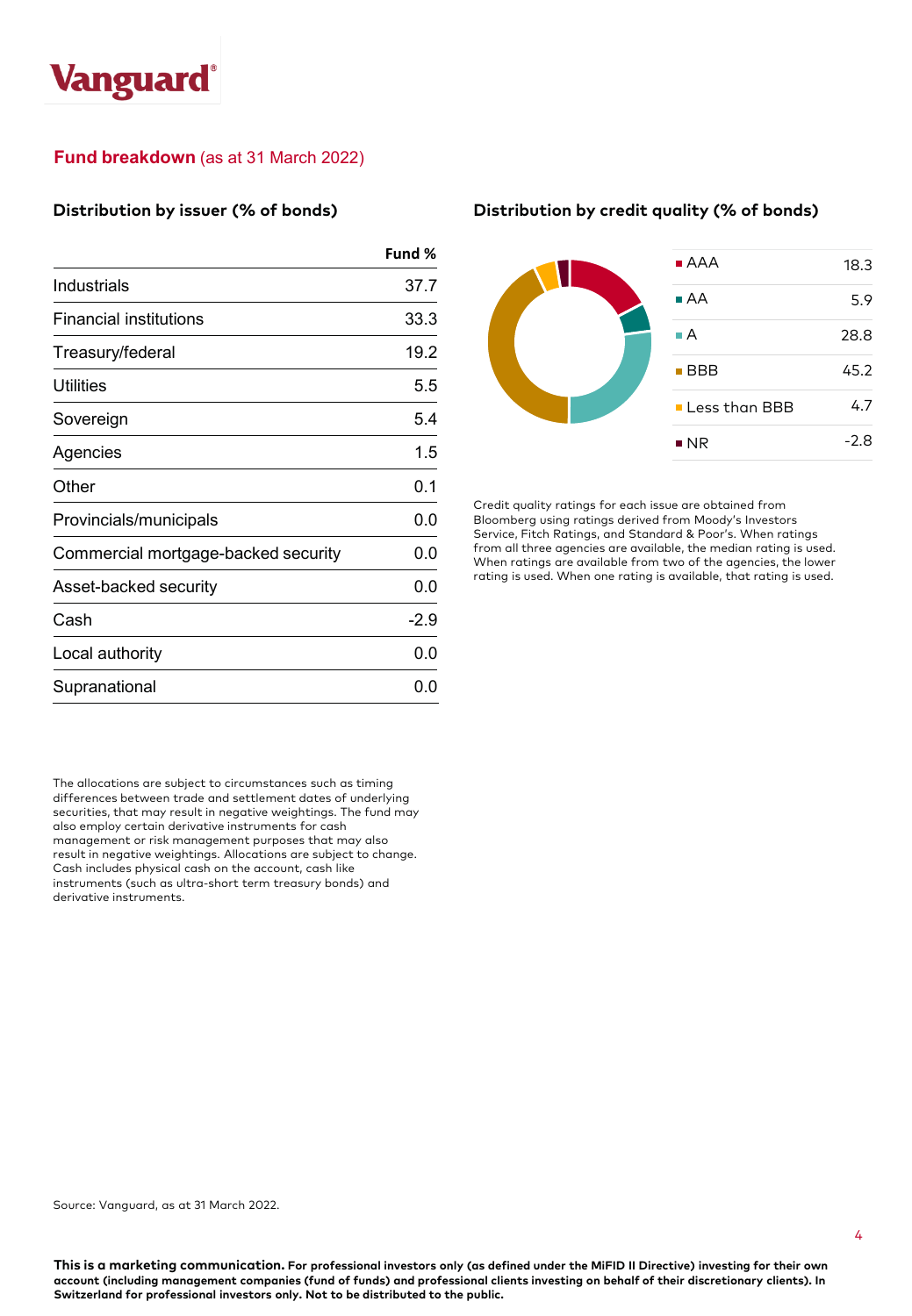

# **Investment risk information**

The value of investments, and the income from them, may fall or rise and investors may get back less than they invested.

Past performance is not a reliable indicator of future results.

Some funds invest in emerging markets which can be more volatile than more established markets. As a result the value of your investment may rise or fall.

Investments in smaller companies may be more volatile than investments in well-established blue chip companies.

Funds investing in fixed interest securities carry the risk of default on repayment and erosion of the capital value of your investment and the level of income may fluctuate. Movements in interest rates are likely to affect the capital value of fixed interest securities. Corporate bonds may provide higher yields but as such may carry greater credit risk increasing the risk of default on repayment and erosion of the capital value of your investment. The level of income may fluctuate and movements in interest rates are likely to affect the capital value of bonds.

The Vanguard Global Credit Bond Fund may use derivatives, including for investment purposes, in order to reduce risk or cost and/or generate extra income or growth. For all other funds they will be used to reduce risk or cost and/or generate extra income or growth. The use of derivatives could increase or reduce exposure to underlying assets and result in greater fluctuations of the Funds net asset value. A derivative is a financial contract whose value is based on the value of a financial asset (such as a share, bond, or currency) or a market index.

Some funds invest in securities which are denominated in different currencies. Movements in currency exchange rates can affect the return of investments.

For further information on risks please see the "Risk Factors" section of the prospectus on our website at [https://global.vanguard.com](https://global.vanguard.com/).

# **Important information**

**This is a marketing communication.**

**For professional investors only (as defined under the MiFID II Directive) investing for their own account (including management companies (fund of funds) and professional clients investing on behalf of their discretionary clients). In Switzerland for professional investors only. Not to be distributed to the public.**

For further information on the fund's investment policies and risks, please refer to the prospectus of the UCITS and to the KIID before making any final investment decisions. The KIID for this fund is available in local languages, alongside the prospectus via Vanguard's website https://global.vanguard.com/

The information contained in this document is not to be regarded as an offer to buy or sell or the solicitation of any offer to buy or sell securities in any jurisdiction where such an offer or solicitation is against the law, or to anyone to whom it is unlawful to make such an offer or solicitation, or if the person making the offer or solicitation is not qualified to do so. The information in this document is general in nature and does not constitute legal, tax, or investment advice. Potential investors are urged to consult their professional advisers on the implications of making an investment in, holding or disposing of shares and /or units of, and the receipt of distribution from any investment.

Vanguard Investment Series plc has been authorised by the Central Bank of Ireland as a UCITS and has been registered for public distribution in certain EEA countries and the UK. Prospective investors are referred to the Funds' prospectus for further information. Prospective investors are also urged to consult their own professional advisers on the implications of making an investment in, and holding or disposing shares of the Funds and the receipt of distributions with respect to such shares under the law of the countries in which they are liable to taxation.

The Manager of Vanguard Investment Series plc is Vanguard Group (Ireland) Limited. Vanguard Asset Management, Limited is a distributor of Vanguard Investment Series plc.